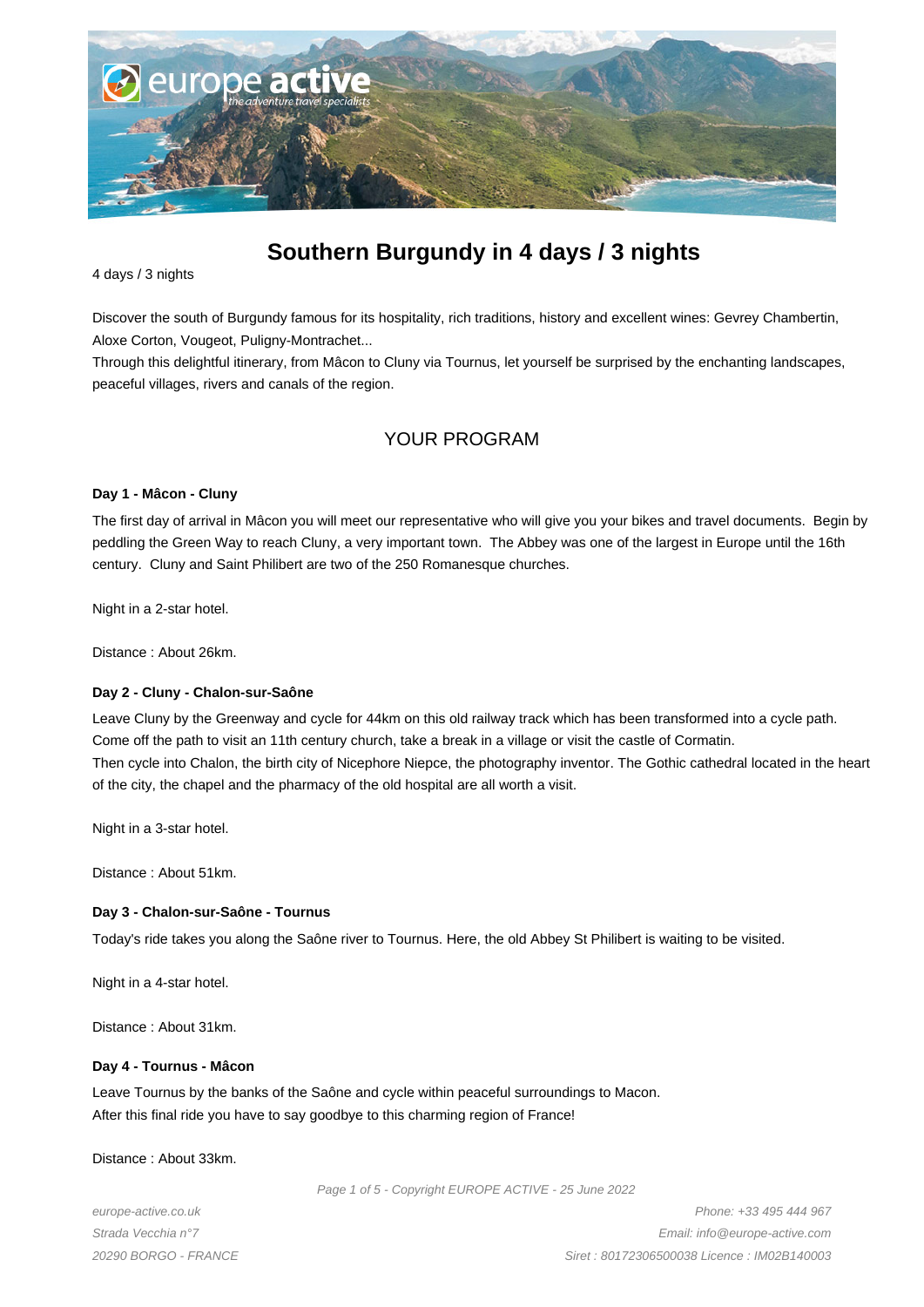

# Additional information

# **TARIFFS**

Price from 435 euros per person.

# **OPTIONS**

Half-board supplement : 145 euros per person.

Single room supplement : 150 euros per person.

Helmet rental : 6 euros per person.

GPS rental (deposit €80) : 35 euros per person.

Hybrid bike rental delivered with rear panniers, map holder, repair kit, pump, anti-theft device : 75 euros per person.

E-bike rental delivered with rear panniers, map holder, repair kit, pump, anti-theft device (deposit €250) : 155 euros per person.

Discount for standard version (2 and 3-star lodging) : -70 euros per person.

# **INCLUDED**

3 nights in double rooms in 2,3 and 4 star hotels. The breakfasts Luggage transfers Detailed maps GPS tracks on request 24-hour hotline

# **NOT INCLUDED**

Transfer to the meeting point and from the point of dispersion The insurance Lunch, evening meals Tourist taxes Bicycle rental

# **LEVEL OF DIFFICULTY**

Moderate level: from 26km to 51km per day.

# **CARRYING**

Take only your essentials for the day (picnic, camera etc.)

#### **ACCOMMODATION**

1st night in a 2-star hotel, 2nd night in a 3-star hotel and last night in a 4-star hotel.

# **SIZE OF GROUP**

From 2 people

# **DEPARTURES**

Page 2 of 5 - Copyright EUROPE ACTIVE - 25 June 2022

europe-active.co.uk Strada Vecchia n°7 20290 BORGO - FRANCE

Phone: +33 495 444 967 Email: info@europe-active.com Siret : 80172306500038 Licence : IM02B140003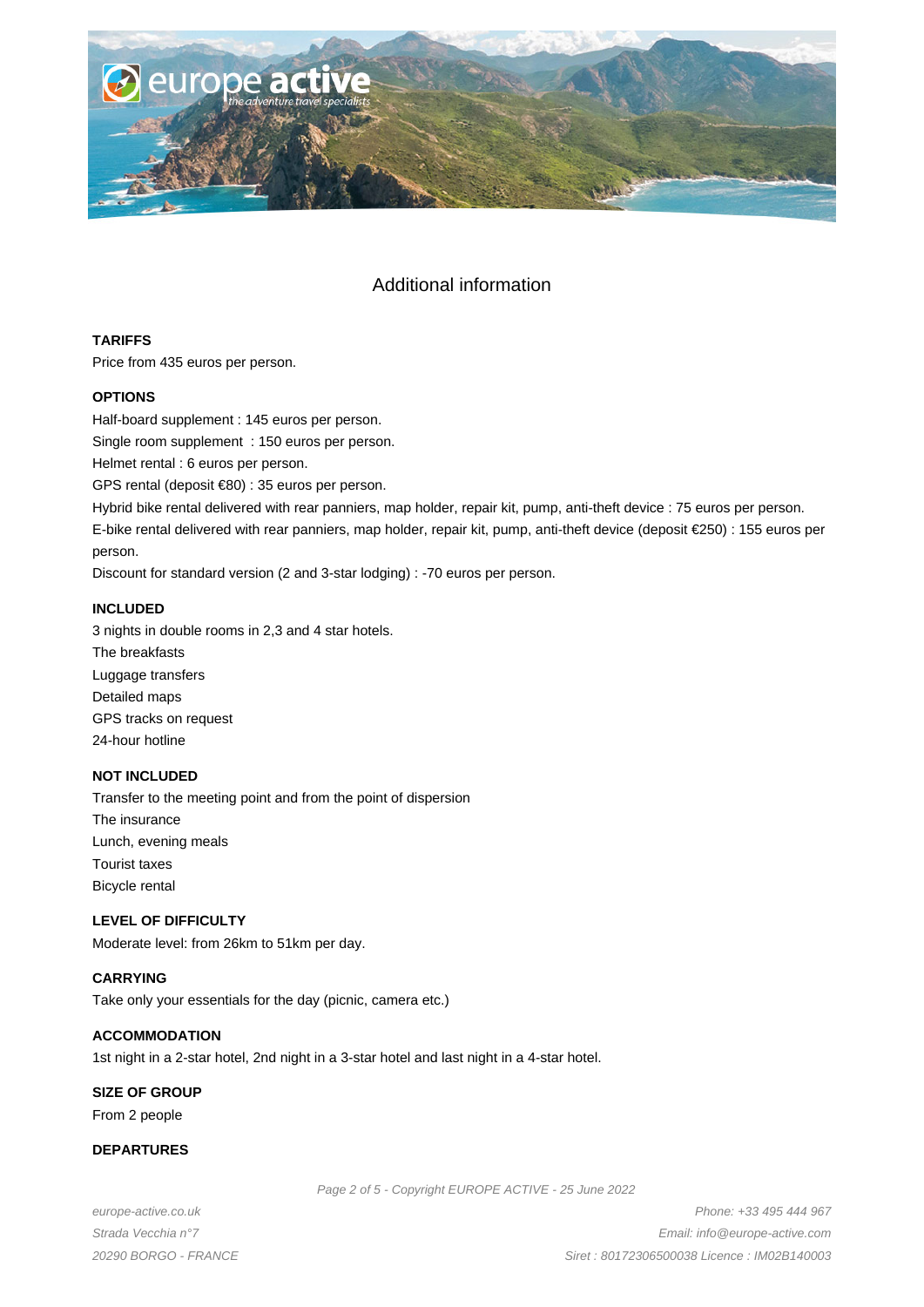

Every Friday, Saturday and Sunday from 03/19 to 10/31/2021.

#### **DEPARTURE**

Beginning of the trip in Mâcon, where your bikes and travel documents will be delivered.

#### **DISPERSION**

End of your trip in Mâcon, after the last cycle ride.

# **HOW TO GET THERE**

Mâcon is accessible by car via the A6 Mâcon sud exit (exit 29), Mâcon Nord exit (exit 28) or the A40 (exit 1). Mâcon also has two TGV stations, one located in the city center and the other located 7km from the city center. The nearest airport is the airport of Saint Exupéry Lyon 70 km : There is a train every hour that makes the connection between Lyon and the center of Mâcon.

# **EQUIPMENT TO TAKE**

ADVISED MATERIAL TO TAKE WITH YOU (non-exhaustive cheklist) :

As a good preparation is key to a successful stay, here are a few tips to ensure that your trip takes place in optimal conditions.

#### BIKES

In order that your stay does not turn into a mechanical training course, it's advisable to carry out a meticulous revision of your bike before going on a tour :

- the tyres are well inflated and in good condition
- cables and chain are in good condition
- the transmission elements are clean and oiled
- there are no leaks in the suspensions
- the wheels are well tightened
- the brakes are in good condition (wear + possible leaks)
- the headset has been checked

And don't forget that anomalies are easier to spot on a cleaned bike…

#### REPAIR MATERIAL

To avoid mechanical problems, it\'s better to be far-sighted and always carry the basic equipment of a biker:

- 2 inner tubes (puncture sealant is strongly recomended, or puncture sealant strips)
- a pump
- tire irons
- an inner tube repair kit consisting of patches and glue
- a multi-tool
- a small wrench
- a piece of tire

Also, you can prepare your own toolbox which we transfer with your luggage. You will put in it the following items : - a brake cable (front and rear)

Page 3 of 5 - Copyright EUROPE ACTIVE - 25 June 2022

europe-active.co.uk Strada Vecchia n°7 20290 BORGO - FRANCE

Phone: +33 495 444 967 Email: info@europe-active.com Siret : 80172306500038 Licence : IM02B140003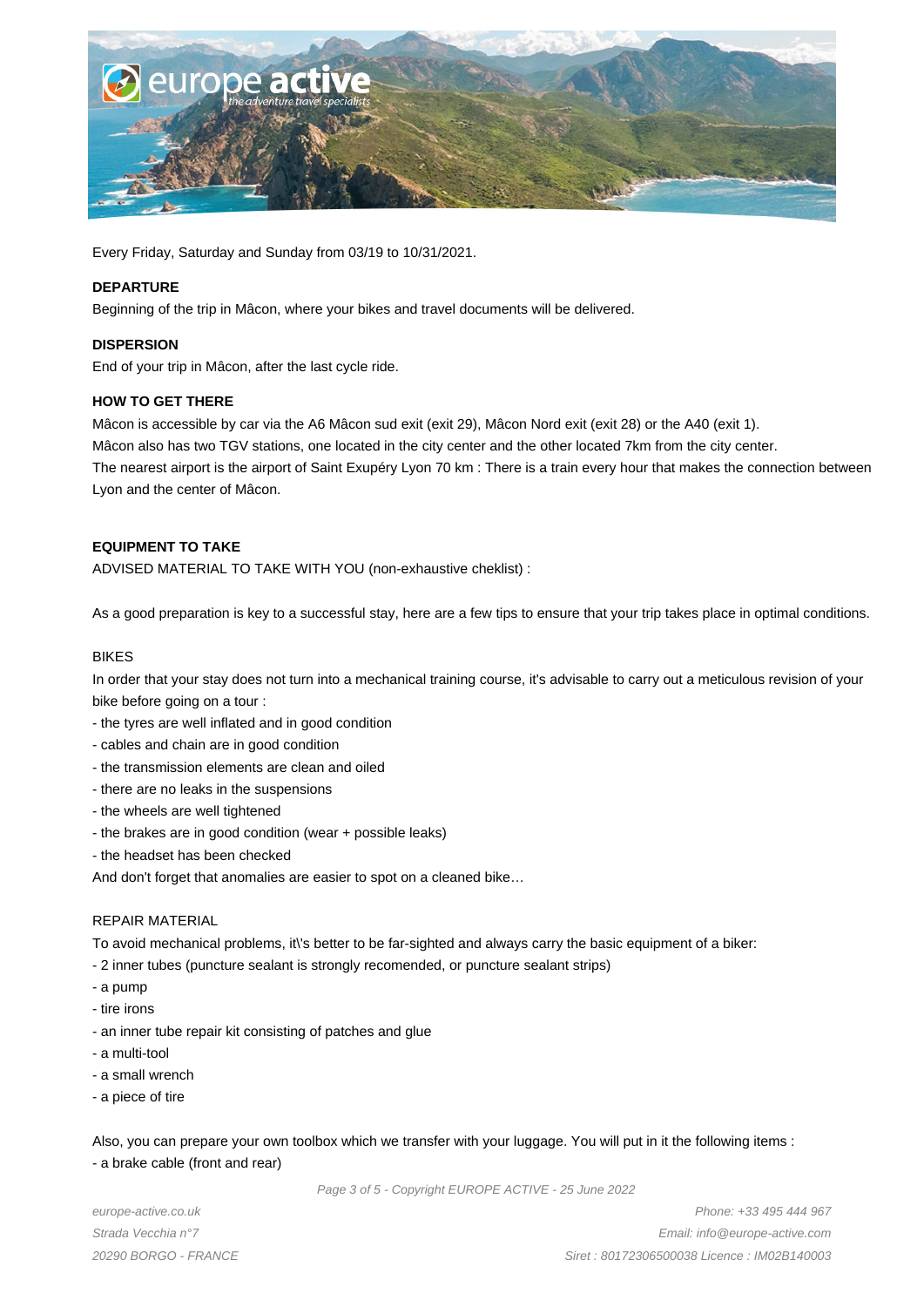

- a derailleur cable
- a tyre
- one derailleur hanger
- chain oil
- a rag

# EQUIPMENT

As you can't judge a book by its cover, cycling slinky shorts won't help you to turn into a cycling champion. However, a minimum of specific bike equipment will be necessary in order to be comfortable :

- a helmet
- glasses
- suitable shoes (no smooth soles)
- a cycling short or short
- a breathable tee-shirt (try to avoid cotton)

# DAY BACKPACK

Because it's unpleasant to ride with a too loaded backpack, it's better to think carefully about the necessary things to bring in the backpack for the day:

- a water bag and/or a flask and/or water cans on the bike (2L/day/person minimum)
- provisions (energy bars, dried fruits...)
- the basic repair material for your bike (see above)
- a windbreaker (waterproof)
- picnic
- a headlamp
- a knife
- sun cream (+ lip protection)
- toilet paper
- a first-aid kit (see below)
- your mobile phone + an external battery
- a rubbish bag

# PICNIC

In order to avoid unnecessary waste at picnic time, remember to take with you :

- an airtight box (0.5L) with initials marked on the lid and on the box + wide elastics
- reusable cutlery (fork and pocketknife)

# TRAVEL BAG

Your luggage is transferred during the day and you will find it every evening at your hotel. It is preferable that your travel bag contains the following items :

- a sleeping bag liner (stays in gîtes)
- a change of clothes
- a pair of light shoes for the evening

Page 4 of 5 - Copyright EUROPE ACTIVE - 25 June 2022

europe-active.co.uk Strada Vecchia n°7 20290 BORGO - FRANCE